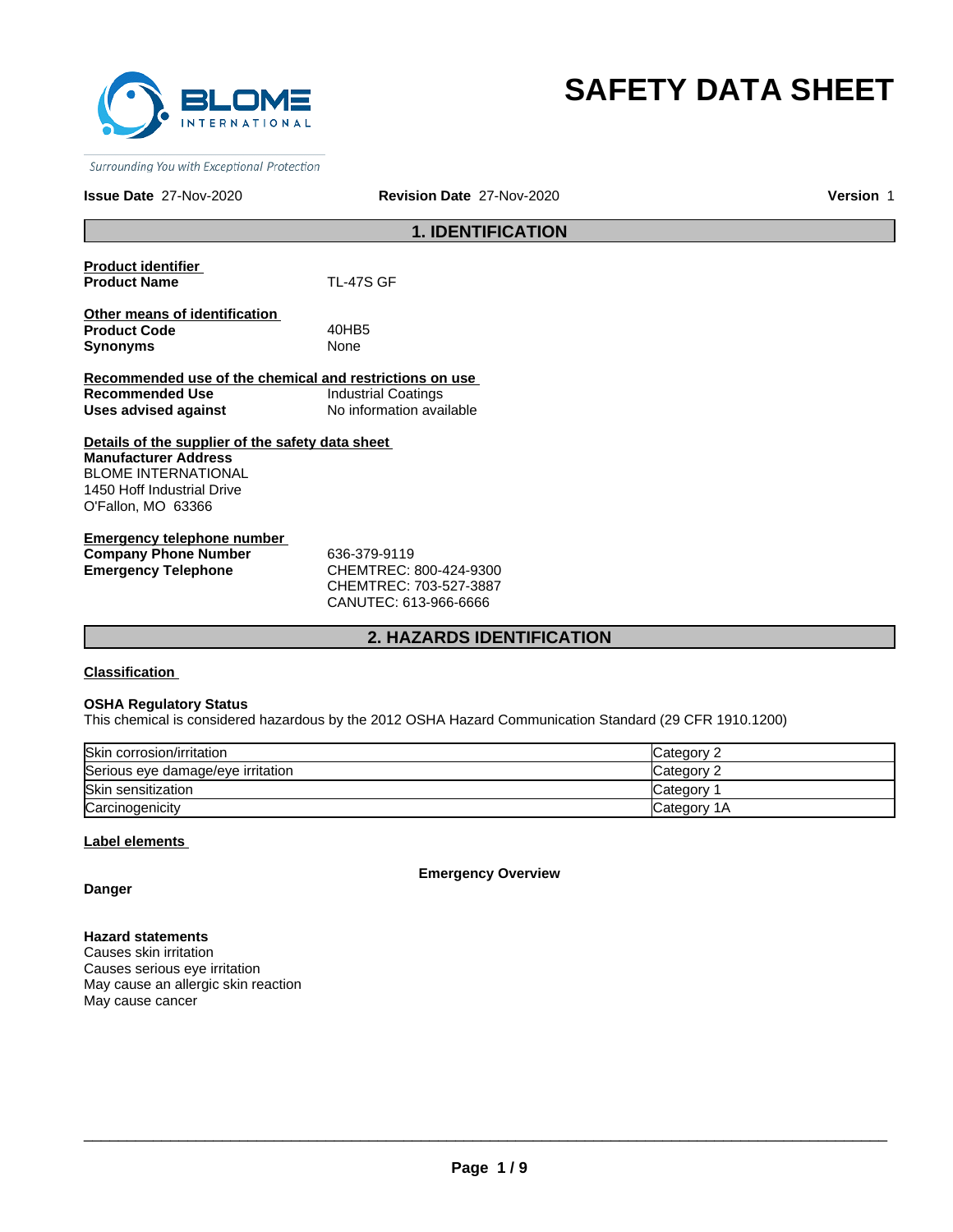

**Appearance** viscous **Physical state** liquid **Odor** Slight

 $\overline{\phantom{a}}$  ,  $\overline{\phantom{a}}$  ,  $\overline{\phantom{a}}$  ,  $\overline{\phantom{a}}$  ,  $\overline{\phantom{a}}$  ,  $\overline{\phantom{a}}$  ,  $\overline{\phantom{a}}$  ,  $\overline{\phantom{a}}$  ,  $\overline{\phantom{a}}$  ,  $\overline{\phantom{a}}$  ,  $\overline{\phantom{a}}$  ,  $\overline{\phantom{a}}$  ,  $\overline{\phantom{a}}$  ,  $\overline{\phantom{a}}$  ,  $\overline{\phantom{a}}$  ,  $\overline{\phantom{a}}$ 

### **Precautionary Statements - Prevention**

Obtain special instructions before use Do not handle until all safety precautions have been read and understood Wear protective gloves/protective clothing/eye protection/face protection Wash face, hands and any exposed skin thoroughly after handling Avoid breathing dust/fume/gas/mist/vapors/spray Contaminated work clothing should not be allowed out of the workplace

### **Precautionary Statements - Response**

IF exposed or concerned: Get medical advice/attention IF IN EYES: Rinse cautiously with water for several minutes. Remove contact lenses, if present and easy to do. Continue rinsing If eye irritation persists: Get medical advice/attention IF ON SKIN: Wash with plenty of soap and water Take off contaminated clothing and wash before reuse If skin irritation or rash occurs: Get medical advice/attention

### **Precautionary Statements - Storage**

Store locked up

### **Precautionary Statements - Disposal**

Dispose of contents/container to an approved waste disposal plant

### **Hazards not otherwise classified (HNOC)**

Not applicable

### **Other Information**

May be harmful if swallowed. Toxic to aquatic life with long lasting effects.

# **3. COMPOSITION/INFORMATION ON INGREDIENTS**

### **Substance**

Not applicable

### **Mixture**

| <b>Chemical Name</b>                                | <b>CAS No</b>                                                                            | Weight-%   |
|-----------------------------------------------------|------------------------------------------------------------------------------------------|------------|
| Phenol, polymer with formaldehyde, glycidyl ether * | 28064-14-4                                                                               | $60 - 100$ |
| Glass, oxide, chemicals *                           | 65997-17-3                                                                               | $10 - 30$  |
| Neopentyl Glycol Diglycidyl Ether *                 | 17557-23-2                                                                               | 3 - 7      |
| Titanium dioxide *                                  | 13463-67-7                                                                               | - 5        |
| Quartz *                                            | 14808-60-7                                                                               | 1 - 5      |
| Silica, amorphous, precipitated and gel *           | 112926-00-8                                                                              | $-5$       |
|                                                     | *The exact perceptage (conceptration) of composition has been withheld as a trade secret |            |

:t percentage (concentration) of composition has been withheld as a trade secret.

## **4. FIRST AID MEASURES**

### **Description of first aid measures**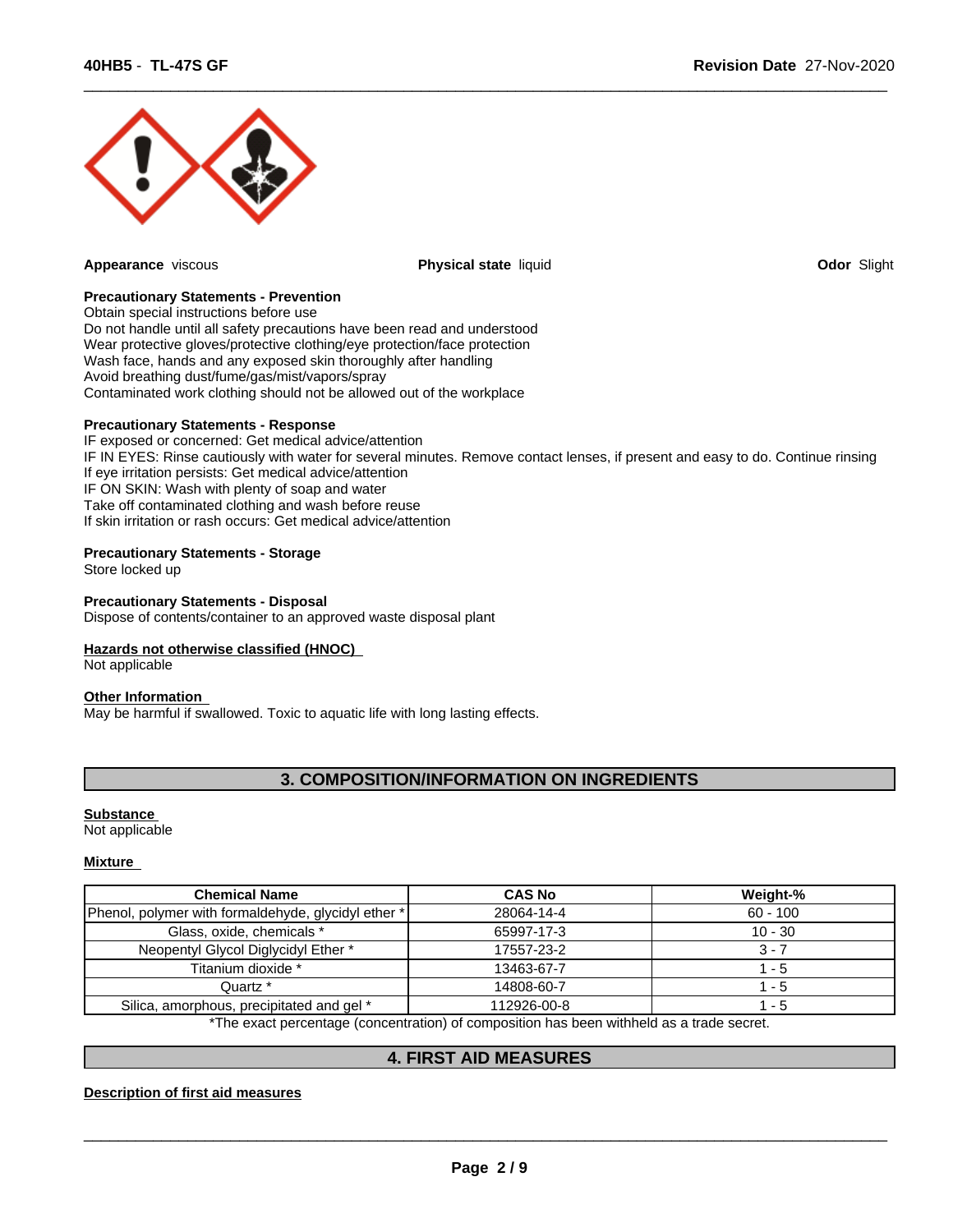| <b>5. FIRE-FIGHTING MEASURES</b>                                           |                                                                                                                                                                                                                              |  |  |
|----------------------------------------------------------------------------|------------------------------------------------------------------------------------------------------------------------------------------------------------------------------------------------------------------------------|--|--|
| Note to physicians                                                         | May cause sensitization in susceptible persons. Treat symptomatically.                                                                                                                                                       |  |  |
| Indication of any immediate medical attention and special treatment needed |                                                                                                                                                                                                                              |  |  |
| <b>Symptoms</b>                                                            | May cause redness and tearing of the eyes. May cause skin irritation. Redness.                                                                                                                                               |  |  |
| Most important symptoms and effects, both acute and delayed                |                                                                                                                                                                                                                              |  |  |
| Self-protection of the first aider                                         | Use personal protective equipment as required.                                                                                                                                                                               |  |  |
| Ingestion                                                                  | Rinse mouth. Drink plenty of water. Do not induce vomiting without medical advice. Never<br>give anything by mouth to an unconscious person. If symptoms persist, call a physician.                                          |  |  |
| <b>Inhalation</b>                                                          | Remove to fresh air. If breathing is irregular or stopped, administer artificial respiration.<br>Avoid direct contact with skin. Use barrier to give mouth-to-mouth resuscitation. If<br>symptoms persist, call a physician. |  |  |
| <b>Skin contact</b>                                                        | Wash off immediately with soap and plenty of water while removing all contaminated<br>clothes and shoes. Wash contaminated clothing before reuse. If skin irritation persists, call<br>a physician.                          |  |  |
| Eye contact                                                                | Immediately flush with plenty of water. After initial flushing, remove any contact lenses and<br>continue flushing for at least 15 minutes. Keep eye wide open while rinsing. If symptoms<br>persist, call a physician.      |  |  |
| <b>General advice</b>                                                      | If symptoms persist, call a physician. Do not breathe dust/fume/gas/mist/vapors/spray. Do<br>not get in eyes, on skin, or on clothing.                                                                                       |  |  |
|                                                                            |                                                                                                                                                                                                                              |  |  |

### **Suitable extinguishing media**

Use extinguishing measures that are appropriate to local circumstances and the surrounding environment. Dry chemical, CO2, sand, earth, water spray or regular foam.

**Unsuitable extinguishing media** Do not use a solid water stream as it may scatter and spread fire.

### **Specific hazards arising from the chemical**

In the event of fire and/or explosion do not breathe fumes. May cause sensitization in susceptible persons. Thermal decomposition can lead to release of irritating and toxic gases and vapors.

**Explosion data Sensitivity to Mechanical Impact** None. **Sensitivity to Static Discharge** None.

### **Protective equipment and precautions for firefighters**

As in any fire, wear self-contained breathing apparatus pressure-demand, MSHA/NIOSH (approved or equivalent) and full protective gear.

# **6. ACCIDENTAL RELEASE MEASURES**

### **Personal precautions, protective equipment and emergency procedures**

| <b>Personal precautions</b>      | Avoid contact with skin, eyes or clothing. Use personal protective equipment as required.<br>Evacuate personnel to safe areas. Keep people away from and upwind of spill/leak. |
|----------------------------------|--------------------------------------------------------------------------------------------------------------------------------------------------------------------------------|
| <b>Environmental precautions</b> |                                                                                                                                                                                |

**Environmental precautions** Prevent entry into waterways, sewers, basements or confined areas. Prevent further leakage or spillage if safe to do so.

### **Methods and material for containment and cleaning up**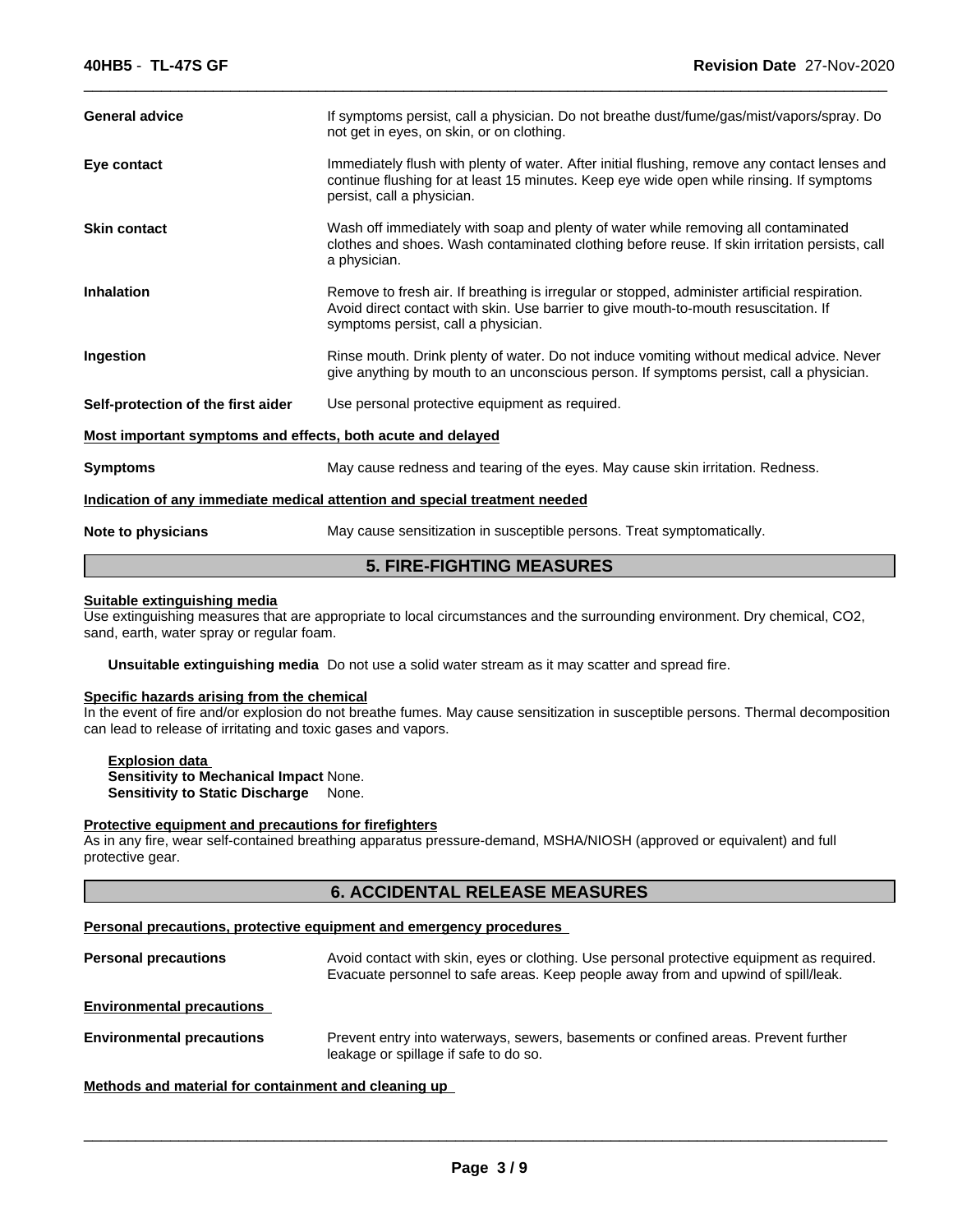| <b>Methods for containment</b>                               | Prevent further leakage or spillage if safe to do so.                                                                                                                                                                                                                               |  |
|--------------------------------------------------------------|-------------------------------------------------------------------------------------------------------------------------------------------------------------------------------------------------------------------------------------------------------------------------------------|--|
| Methods for cleaning up                                      | Use personal protective equipment as required. Cover liquid spill with sand, earth or other<br>non-combustible absorbent material. Take up mechanically, placing in appropriate<br>containers for disposal. Clean contaminated surface thoroughly.                                  |  |
|                                                              | <b>7. HANDLING AND STORAGE</b>                                                                                                                                                                                                                                                      |  |
| <b>Precautions for safe handling</b>                         |                                                                                                                                                                                                                                                                                     |  |
| Advice on safe handling                                      | Avoid contact with skin, eyes or clothing. Wash contaminated clothing before reuse. Do not<br>eat, drink or smoke when using this product. Use personal protective equipment as<br>required. Do not breathe dust/fume/gas/mist/vapors/spray. Use with local exhaust<br>ventilation. |  |
| Conditions for safe storage, including any incompatibilities |                                                                                                                                                                                                                                                                                     |  |
| <b>Storage Conditions</b>                                    | Keep container tightly closed in a dry and well-ventilated place. Keep in properly labeled<br>containers.                                                                                                                                                                           |  |
| Incompatible materials                                       | Strong oxidizing agents. Strong acids. Strong bases.                                                                                                                                                                                                                                |  |

# **8. EXPOSURE CONTROLS/PERSONAL PROTECTION**

# **Control parameters**

| <b>Exposure Guidelines</b>                                |                                                                                                                                                                                                                                                                            |                                                                                                                                                                                                                                                                                                                               |                                                                                                                                                          |
|-----------------------------------------------------------|----------------------------------------------------------------------------------------------------------------------------------------------------------------------------------------------------------------------------------------------------------------------------|-------------------------------------------------------------------------------------------------------------------------------------------------------------------------------------------------------------------------------------------------------------------------------------------------------------------------------|----------------------------------------------------------------------------------------------------------------------------------------------------------|
| <b>Chemical Name</b>                                      | <b>ACGIH TLV</b>                                                                                                                                                                                                                                                           | <b>OSHA PEL</b>                                                                                                                                                                                                                                                                                                               | <b>NIOSH IDLH</b>                                                                                                                                        |
| Glass, oxide, chemicals<br>65997-17-3                     | TWA: 1 fiber/cm3 respirable fibers:<br>length >5 µm, aspect ratio >=3:1, as<br>determined by the membrane filter<br>method at 400-450X magnification<br>[4-mm objective], using<br>phase-contrast illumination<br>TWA: 5 mg/m <sup>3</sup> inhalable particulate<br>matter |                                                                                                                                                                                                                                                                                                                               |                                                                                                                                                          |
| Titanium dioxide<br>13463-67-7                            | TWA: $10 \text{ mg/m}^3$                                                                                                                                                                                                                                                   | TWA: 15 $mg/m3$ total dust                                                                                                                                                                                                                                                                                                    | IDLH: 5000 mg/m <sup>3</sup><br>TWA: 2.4 mg/m <sup>3</sup> CIB 63 fine<br>TWA: 0.3 mg/m <sup>3</sup> CIB 63 ultrafine,<br>including engineered nanoscale |
| Quartz<br>14808-60-7                                      | TWA: $0.025$ mg/m <sup>3</sup> respirable<br>particulate matter                                                                                                                                                                                                            | TWA: 50 $\mu$ g/m <sup>3</sup> TWA: 50 $\mu$ g/m <sup>3</sup><br>excludes construction work,<br>agricultural operations, and<br>exposures that result from the<br>processing of sorptive clays<br>: $(250)/(%SiO2 + 5)$ mppcf TWA<br>respirable fraction<br>: $(10)/(%SiO2 + 2)$ mg/m <sup>3</sup> TWA<br>respirable fraction | IDLH: 50 mg/m <sup>3</sup> respirable dust<br>TWA: $0.05$ mg/m <sup>3</sup> respirable dust                                                              |
| Silica, amorphous, precipitated and<br>gel<br>112926-00-8 |                                                                                                                                                                                                                                                                            | TWA: 20 mppcf<br>: $(80)/(% SiO2)$ mg/m <sup>3</sup> TWA                                                                                                                                                                                                                                                                      |                                                                                                                                                          |

*NIOSH IDLH Immediately Dangerous to Life or Health*

# **Appropriate engineering controls**

| Showers              |
|----------------------|
| Eyewash stations     |
| Ventilation systems. |
|                      |

### **Individual protection measures, such as personal protective equipment**

| Eye/face protection      | Wear safety glasses with side shields (or goggles). |  |
|--------------------------|-----------------------------------------------------|--|
| Skin and body protection | Wear protective gloves and protective clothing.     |  |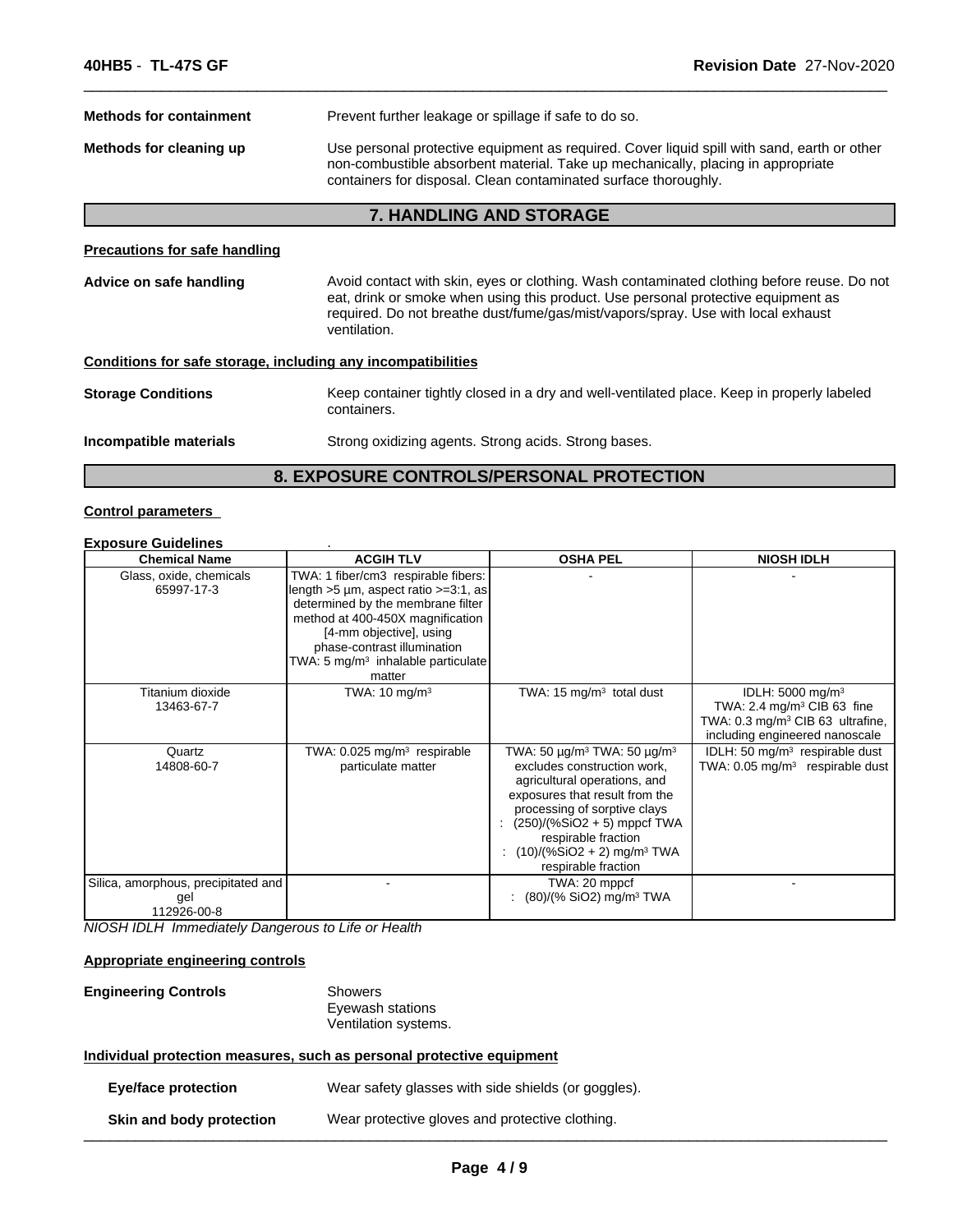| <b>Respiratory protection</b>         | If exposure limits are exceeded or irritation is experienced, NIOSH/MSHA approved<br>respiratory protection should be worn. Positive-pressure supplied air respirators may be<br>required for high airborne contaminant concentrations. Respiratory protection must be<br>provided in accordance with current local regulations. |
|---------------------------------------|----------------------------------------------------------------------------------------------------------------------------------------------------------------------------------------------------------------------------------------------------------------------------------------------------------------------------------|
| <b>General Hygiene Considerations</b> | When using do not eat, drink or smoke. Wash contaminated clothing before reuse. Regular<br>cleaning of equipment, work area and clothing is recommended.                                                                                                                                                                         |

# **9. PHYSICAL AND CHEMICAL PROPERTIES**

### **Information on basic physical and chemical properties**

| <b>Physical state</b>            | liquid                   |                                  |                          |
|----------------------------------|--------------------------|----------------------------------|--------------------------|
| Appearance                       | viscous                  | Odor                             | Slight                   |
| Color                            | pigmented                | <b>Odor threshold</b>            | No information available |
| <b>Property</b>                  | <b>Values</b>            | Remarks • Method                 |                          |
| рH                               | No information available |                                  |                          |
| Melting point / freezing point   | No information available |                                  |                          |
| Boiling point / boiling range    | > 200 °C / 392 °F        |                                  |                          |
| <b>Flash point</b>               | > 120 °C / 248 °F        | Pensky-Martens Closed Cup (PMCC) |                          |
| <b>Evaporation rate</b>          | No information available |                                  |                          |
| Flammability (solid, gas)        | No information available |                                  |                          |
| <b>Flammability Limit in Air</b> |                          |                                  |                          |
| <b>Upper flammability limit:</b> | No information available |                                  |                          |
| Lower flammability limit:        | No information available |                                  |                          |
| Vapor pressure                   | No information available |                                  |                          |
| Vapor density                    | No information available |                                  |                          |
| <b>Relative density</b>          | 1.32                     |                                  |                          |
| <b>Water solubility</b>          | Insoluble in water       |                                  |                          |
| Solubility in other solvents     | No information available |                                  |                          |
| <b>Partition coefficient</b>     | No information available |                                  |                          |
| <b>Autoignition temperature</b>  | No information available |                                  |                          |
| <b>Decomposition temperature</b> | No information available |                                  |                          |
| <b>Kinematic viscosity</b>       | No information available |                                  |                          |
| <b>Dynamic viscosity</b>         | No information available |                                  |                          |
| <b>Explosive properties</b>      | Not an explosive         |                                  |                          |
| <b>Oxidizing properties</b>      | Not applicable           |                                  |                          |
| <b>Other Information</b>         |                          |                                  |                          |
| Softening point                  | No information available |                                  |                          |
| Molecular weight                 | No information available |                                  |                          |
| <b>VOC Content (%)</b>           | $0$ g/L                  |                                  |                          |
| <b>Density</b>                   | No information available |                                  |                          |
| <b>Bulk density</b>              | No information available |                                  |                          |
|                                  |                          |                                  |                          |

# **10. STABILITY AND REACTIVITY**

**Reactivity**  No data available

**Chemical stability** Stable under recommended storage conditions. **Possibility of Hazardous Reactions** None under normal processing. **Conditions to avoid** Extremes of temperature and direct sunlight. **Incompatible materials** Strong oxidizing agents. Strong acids. Strong bases. **Hazardous Decomposition Products**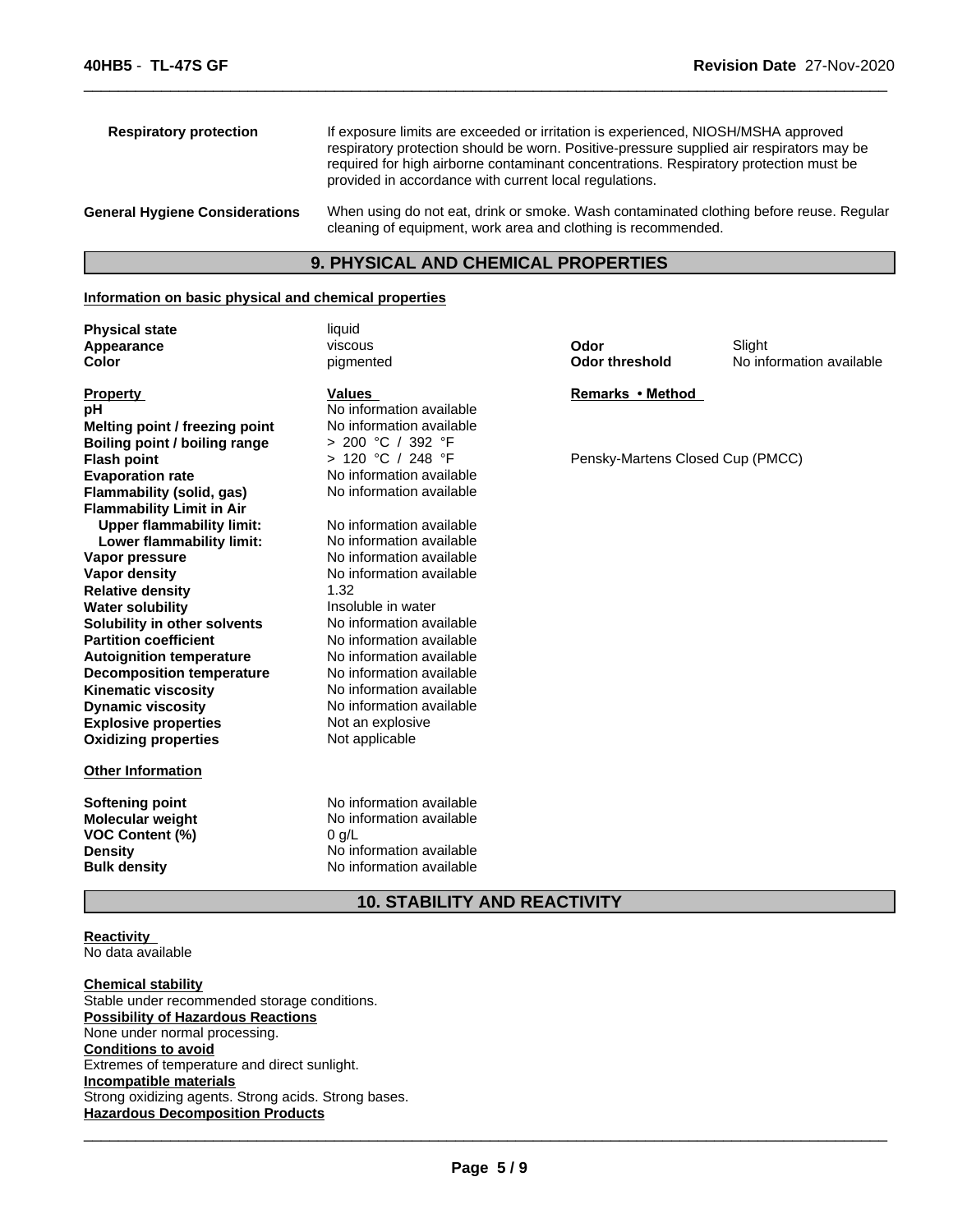None known based on information supplied.

# **11. TOXICOLOGICAL INFORMATION**

 $\overline{\phantom{a}}$  ,  $\overline{\phantom{a}}$  ,  $\overline{\phantom{a}}$  ,  $\overline{\phantom{a}}$  ,  $\overline{\phantom{a}}$  ,  $\overline{\phantom{a}}$  ,  $\overline{\phantom{a}}$  ,  $\overline{\phantom{a}}$  ,  $\overline{\phantom{a}}$  ,  $\overline{\phantom{a}}$  ,  $\overline{\phantom{a}}$  ,  $\overline{\phantom{a}}$  ,  $\overline{\phantom{a}}$  ,  $\overline{\phantom{a}}$  ,  $\overline{\phantom{a}}$  ,  $\overline{\phantom{a}}$ 

## **Information on likely routes of exposure**

| <b>Product Information</b> |                                                                                                                  |  |  |
|----------------------------|------------------------------------------------------------------------------------------------------------------|--|--|
| <b>Inhalation</b>          | Based on available data, the classification criteria are not met.                                                |  |  |
| Eye contact                | Irritating to eyes.                                                                                              |  |  |
| <b>Skin contact</b>        | Irritating to skin. Repeated or prolonged skin contact may cause allergic reactions with<br>susceptible persons. |  |  |
| Ingestion                  | Based on available data, the classification criteria are not met.                                                |  |  |
|                            |                                                                                                                  |  |  |

| <b>Chemical Name</b>                            | Oral LD50            | <b>Dermal LD50</b> | <b>Inhalation LC50</b> |
|-------------------------------------------------|----------------------|--------------------|------------------------|
| Neopentyl Glycol Diglycidyl Ether<br>17557-23-2 | $= 4500$ mg/kg (Rat) |                    |                        |
| Titanium dioxide<br>13463-67-7                  | > 10000 mg/kg (Rat)  |                    |                        |

### **Information on toxicological effects**

**Symptoms** May cause skin irritation. May cause an allergic skin reaction. May cause redness and tearing of the eyes.

### **Delayed and immediate effects as well as chronic effects from short and long-term exposure**

| <b>Sensitization</b>                                                                                                                                                                              |                                                                                                                                                                                                        | May cause sensitization by skin contact.                                                                                                                                                                                                                                                                 |            |             |  |
|---------------------------------------------------------------------------------------------------------------------------------------------------------------------------------------------------|--------------------------------------------------------------------------------------------------------------------------------------------------------------------------------------------------------|----------------------------------------------------------------------------------------------------------------------------------------------------------------------------------------------------------------------------------------------------------------------------------------------------------|------------|-------------|--|
| <b>Germ cell mutagenicity</b>                                                                                                                                                                     | Based on available data, the classification criteria are not met.                                                                                                                                      |                                                                                                                                                                                                                                                                                                          |            |             |  |
| Carcinogenicity                                                                                                                                                                                   |                                                                                                                                                                                                        | The table below indicates whether each agency has listed any ingredient as a carcinogen.                                                                                                                                                                                                                 |            |             |  |
| <b>Chemical Name</b>                                                                                                                                                                              | <b>ACGIH</b>                                                                                                                                                                                           | <b>IARC</b>                                                                                                                                                                                                                                                                                              | <b>NTP</b> | <b>OSHA</b> |  |
| Glass, oxide, chemicals<br>65997-17-3                                                                                                                                                             |                                                                                                                                                                                                        | Group 3                                                                                                                                                                                                                                                                                                  |            |             |  |
| <b>T</b> itanium dioxide<br>13463-67-7                                                                                                                                                            |                                                                                                                                                                                                        | Group 2B                                                                                                                                                                                                                                                                                                 |            | X           |  |
| <b>Quartz</b><br>14808-60-7                                                                                                                                                                       | A2                                                                                                                                                                                                     | Group 1                                                                                                                                                                                                                                                                                                  | Known      | X           |  |
| Silica, amorphous,<br>precipitated and gel<br>112926-00-8                                                                                                                                         |                                                                                                                                                                                                        | Group 3                                                                                                                                                                                                                                                                                                  |            |             |  |
| A2 - Suspected Human Carcinogen<br>Group 1 - Carcinogenic to Humans<br>Group 2B - Possibly Carcinogenic to Humans<br>NTP (National Toxicology Program)<br>Known - Known Carcinogen<br>X - Present | IARC (International Agency for Research on Cancer)<br>Group 3 - Not Classifiable as to Carcinogenicity in Humans<br>OSHA (Occupational Safety and Health Administration of the US Department of Labor) |                                                                                                                                                                                                                                                                                                          |            |             |  |
| <b>Reproductive toxicity</b><br><b>STOT - single exposure</b><br><b>STOT - repeated exposure</b><br><b>Chronic toxicity</b>                                                                       | exposure.                                                                                                                                                                                              | Based on available data, the classification criteria are not met.<br>Based on available data, the classification criteria are not met.<br>Based on available data, the classification criteria are not met.<br>Repeated contact may cause allergic reactions in very susceptible persons. Avoid repeated |            |             |  |
| <b>Target Organ Effects</b>                                                                                                                                                                       | Eyes, Respiratory system, Skin, lungs.<br>Based on available data, the classification criteria are not met.                                                                                            |                                                                                                                                                                                                                                                                                                          |            |             |  |

**The following values are calculated based on chapter 3.1 of the GHS document** . **ATEmix (oral)** 3,782.00 mg/kg \_\_\_\_\_\_\_\_\_\_\_\_\_\_\_\_\_\_\_\_\_\_\_\_\_\_\_\_\_\_\_\_\_\_\_\_\_\_\_\_\_\_\_\_\_\_\_\_\_\_\_\_\_\_\_\_\_\_\_\_\_\_\_\_\_\_\_\_\_\_\_\_\_\_\_\_\_\_\_\_\_\_\_\_\_\_\_\_\_\_\_\_\_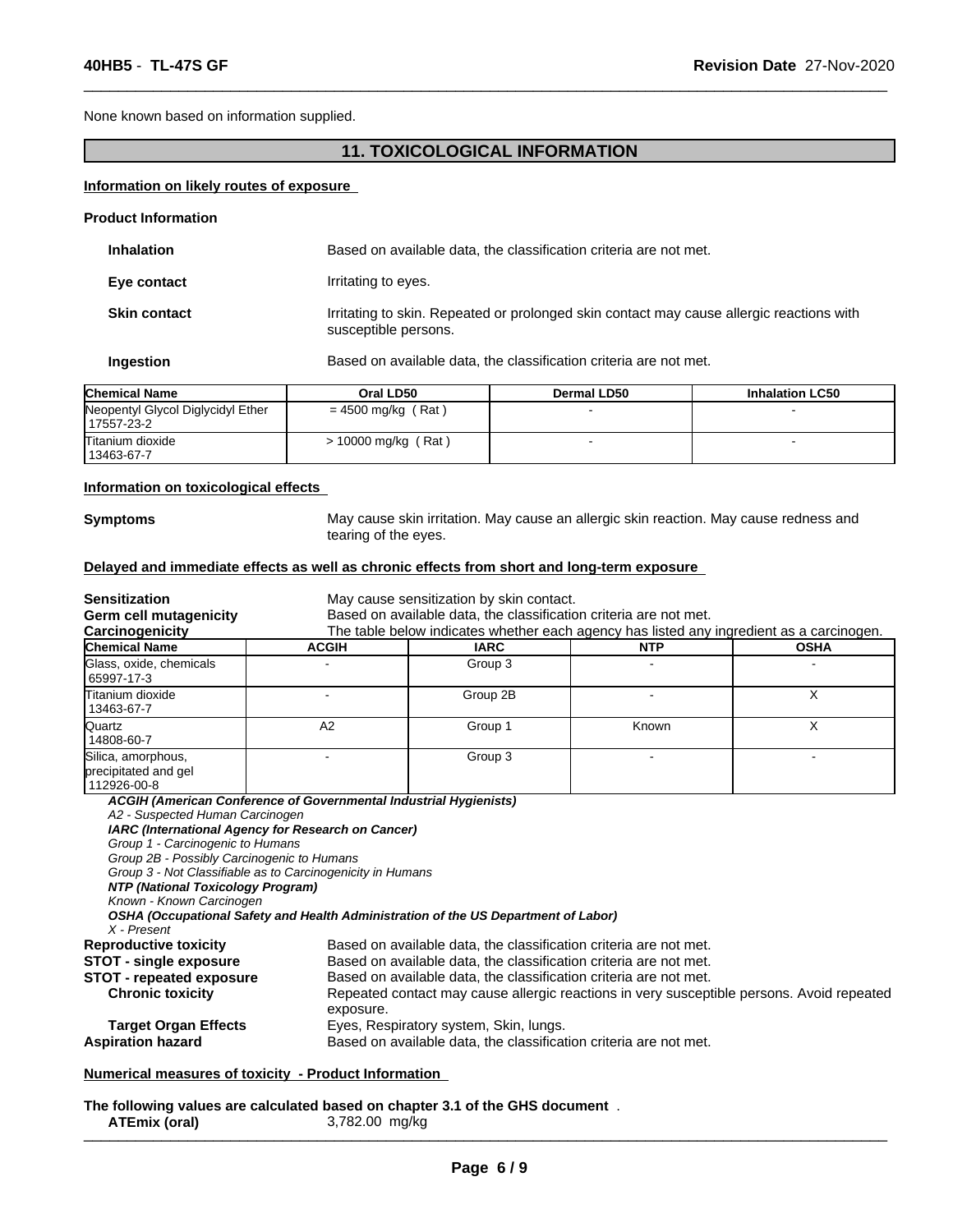# **12. ECOLOGICAL INFORMATION**

 $\overline{\phantom{a}}$  ,  $\overline{\phantom{a}}$  ,  $\overline{\phantom{a}}$  ,  $\overline{\phantom{a}}$  ,  $\overline{\phantom{a}}$  ,  $\overline{\phantom{a}}$  ,  $\overline{\phantom{a}}$  ,  $\overline{\phantom{a}}$  ,  $\overline{\phantom{a}}$  ,  $\overline{\phantom{a}}$  ,  $\overline{\phantom{a}}$  ,  $\overline{\phantom{a}}$  ,  $\overline{\phantom{a}}$  ,  $\overline{\phantom{a}}$  ,  $\overline{\phantom{a}}$  ,  $\overline{\phantom{a}}$ 

### **Ecotoxicity**

Toxic to aquatic life with long lasting effects

| <b>Chemical Name</b>               | Algae/aguatic plants | Fish                   | Crustacea                         |
|------------------------------------|----------------------|------------------------|-----------------------------------|
| Phenol, polymer with formaldehyde, |                      | 1 - 10: 96 h mg/L LC50 | r - 10: 24 h Daphnia magna mg/L + |
| glycidyl ether                     |                      |                        | EC50                              |
| 28064-14-4                         |                      |                        |                                   |

### **Persistence and degradability**

No information available.

### **Bioaccumulation**

No information available.

### **Other adverse effects**

No information available

|                                               | <b>13. DISPOSAL CONSIDERATIONS</b>                                                                     |
|-----------------------------------------------|--------------------------------------------------------------------------------------------------------|
| Waste treatment methods<br>Disposal of wastes | Disposal should be in accordance with applicable regional, national and local laws and<br>regulations. |
| Contaminated packaging                        | Do not reuse container.                                                                                |

# **14. TRANSPORT INFORMATION**

| <u>DOT</u>                | Not regulated                                                                     |
|---------------------------|-----------------------------------------------------------------------------------|
| <u>TDG</u>                | Not regulated                                                                     |
| IATA                      | <b>UN3082</b>                                                                     |
| UN/ID no                  | Environmentally hazardous substance, liquid, n.o.s.                               |
| Proper shipping name      | 9                                                                                 |
| <b>Hazard Class</b>       | III                                                                               |
| <b>Packing Group</b>      | 9L                                                                                |
| <b>ERG Code</b>           | A97, A158, A197                                                                   |
| <b>Special Provisions</b> | UN3082, Environmentally hazardous substance, liquid, n.o.s. (Phenol, polymer with |
| <b>Description</b>        | formaldehyde, glycidyl ether), 9, III                                             |
| <b>IMDG</b>               | <b>UN3082</b>                                                                     |
| UN/ID no                  | Environmentally hazardous substance, liquid, n.o.s.                               |
| Proper shipping name      | 9                                                                                 |
| <b>Hazard Class</b>       | III                                                                               |
| <b>Packing Group</b>      | $F-A, S-F$                                                                        |
| EmS-No                    | 274, 335                                                                          |
| <b>Special Provisions</b> | UN3082, Environmentally hazardous substance, liquid, n.o.s. (Phenol, polymer with |
| <b>Description</b>        | formaldehyde, glycidyl ether), 9, III                                             |

# **15. REGULATORY INFORMATION**

| International Inventories<br><b>TSCA</b><br>___ | Complies |
|-------------------------------------------------|----------|
|                                                 |          |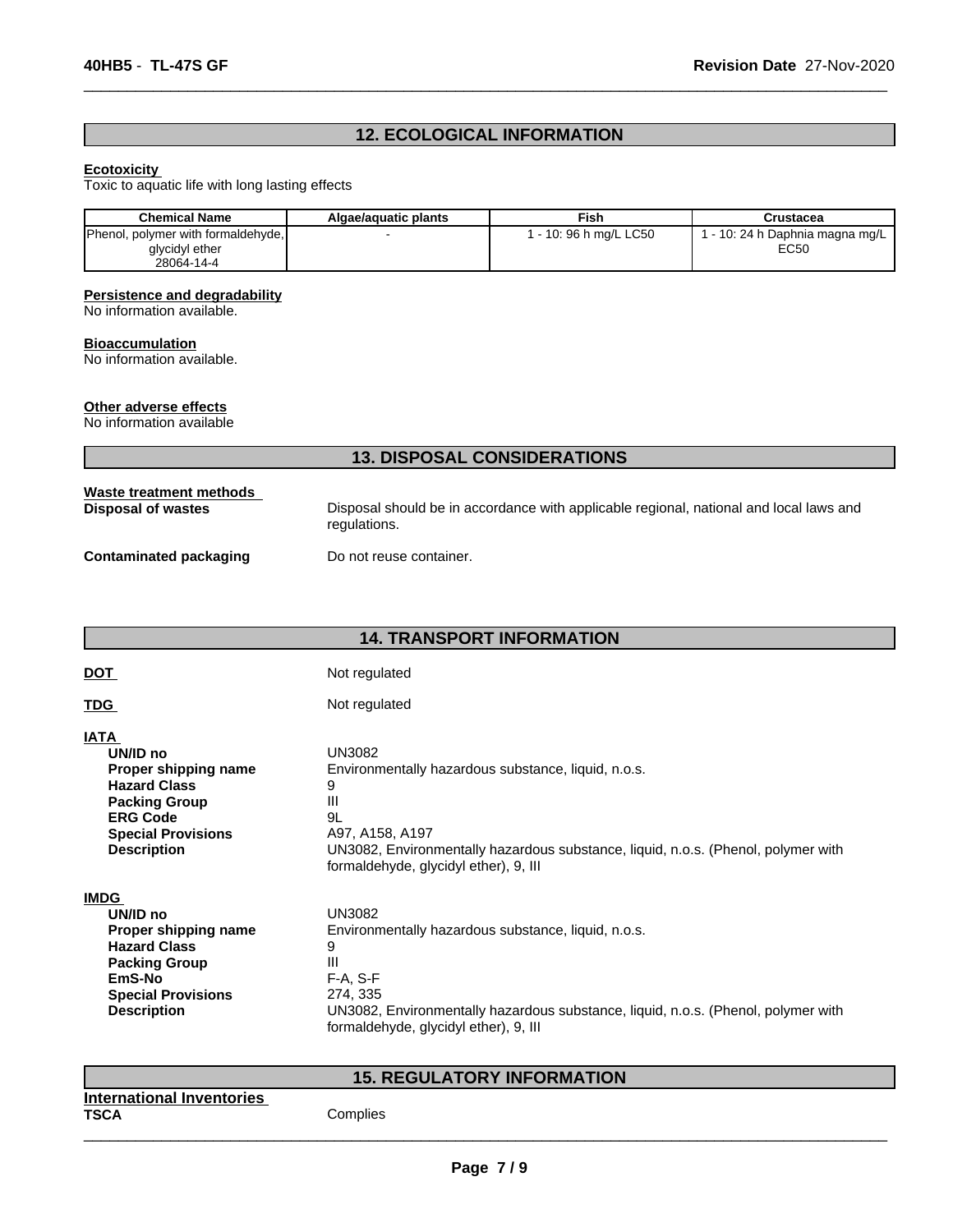| <b>DSL/NDSL</b>      | Complies |
|----------------------|----------|
| <b>EINECS/ELINCS</b> | Complies |
| <b>IECSC</b>         | Complies |
| KECL                 | Complies |
| <b>PICCS</b>         | Complies |
| <b>AICS</b>          | Complies |

### **Legend:**

**TSCA** - United States Toxic Substances Control Act Section 8(b) Inventory **DSL/NDSL** - Canadian Domestic Substances List/Non-Domestic Substances List **EINECS/ELINCS** - European Inventory of Existing Chemical Substances/European List of Notified Chemical Substances **ENCS** - Japan Existing and New Chemical Substances **IECSC** - China Inventory of Existing Chemical Substances **KECL** - Korean Existing and Evaluated Chemical Substances **PICCS** - Philippines Inventory of Chemicals and Chemical Substances

**AICS** - Australian Inventory of Chemical Substances

## **US Federal Regulations**

### **SARA 313**

Section 313 of Title III of the Superfund Amendments and Reauthorization Act of 1986 (SARA). This product does not contain any chemicals which are subject to the reporting requirements of the Act and Title 40 of the Code of Federal Regulations, Part 372

 $\overline{\phantom{a}}$  ,  $\overline{\phantom{a}}$  ,  $\overline{\phantom{a}}$  ,  $\overline{\phantom{a}}$  ,  $\overline{\phantom{a}}$  ,  $\overline{\phantom{a}}$  ,  $\overline{\phantom{a}}$  ,  $\overline{\phantom{a}}$  ,  $\overline{\phantom{a}}$  ,  $\overline{\phantom{a}}$  ,  $\overline{\phantom{a}}$  ,  $\overline{\phantom{a}}$  ,  $\overline{\phantom{a}}$  ,  $\overline{\phantom{a}}$  ,  $\overline{\phantom{a}}$  ,  $\overline{\phantom{a}}$ 

| SARA 311/312 Hazard Categories    |     |  |
|-----------------------------------|-----|--|
| Acute health hazard               | Yes |  |
| <b>Chronic Health Hazard</b>      | Yes |  |
| <b>Fire hazard</b>                | No  |  |
| Sudden release of pressure hazard | No  |  |
| <b>Reactive Hazard</b>            | No  |  |

### **CWA (Clean Water Act)**

This product does not contain any substances regulated as pollutants pursuant to the Clean Water Act (40 CFR 122.21 and 40 CFR 122.42)

### **CERCLA**

This material, as supplied, does not contain any substances regulated as hazardous substances under the Comprehensive Environmental Response Compensation and Liability Act (CERCLA) (40 CFR 302) or the Superfund Amendments and Reauthorization Act (SARA) (40 CFR 355). There may be specific reporting requirements at the local, regional, or state level pertaining to releases of this material

### **US State Regulations**

### **California Proposition 65**

This product contains the following Proposition 65 chemicals

| <b>Chemical Name</b>                 | <b>California Proposition 65</b> |
|--------------------------------------|----------------------------------|
| Titanium<br>13463-67-7<br>⊢dioxide - | Carcinoɑen                       |
| 14808-60-7<br>Juartz - $\gamma$      | Carcinogen                       |

### **U.S. State Right-to-Know Regulations**

| <b>Chemical Name</b>                                      | New Jersey | <b>Massachusetts</b> | Pennsylvania |
|-----------------------------------------------------------|------------|----------------------|--------------|
| Titanium dioxide<br>13463-67-7                            |            |                      |              |
| Quartz<br>14808-60-7                                      |            |                      | $\lambda$    |
| Silica, amorphous, precipitated and<br>gel<br>112926-00-8 |            |                      |              |

### **U.S. EPA Label Information**

**EPA Pesticide Registration Number** Not applicable

# **16. OTHER INFORMATION, INCLUDING DATE OF PREPARATION OF THE LAST REVISION**